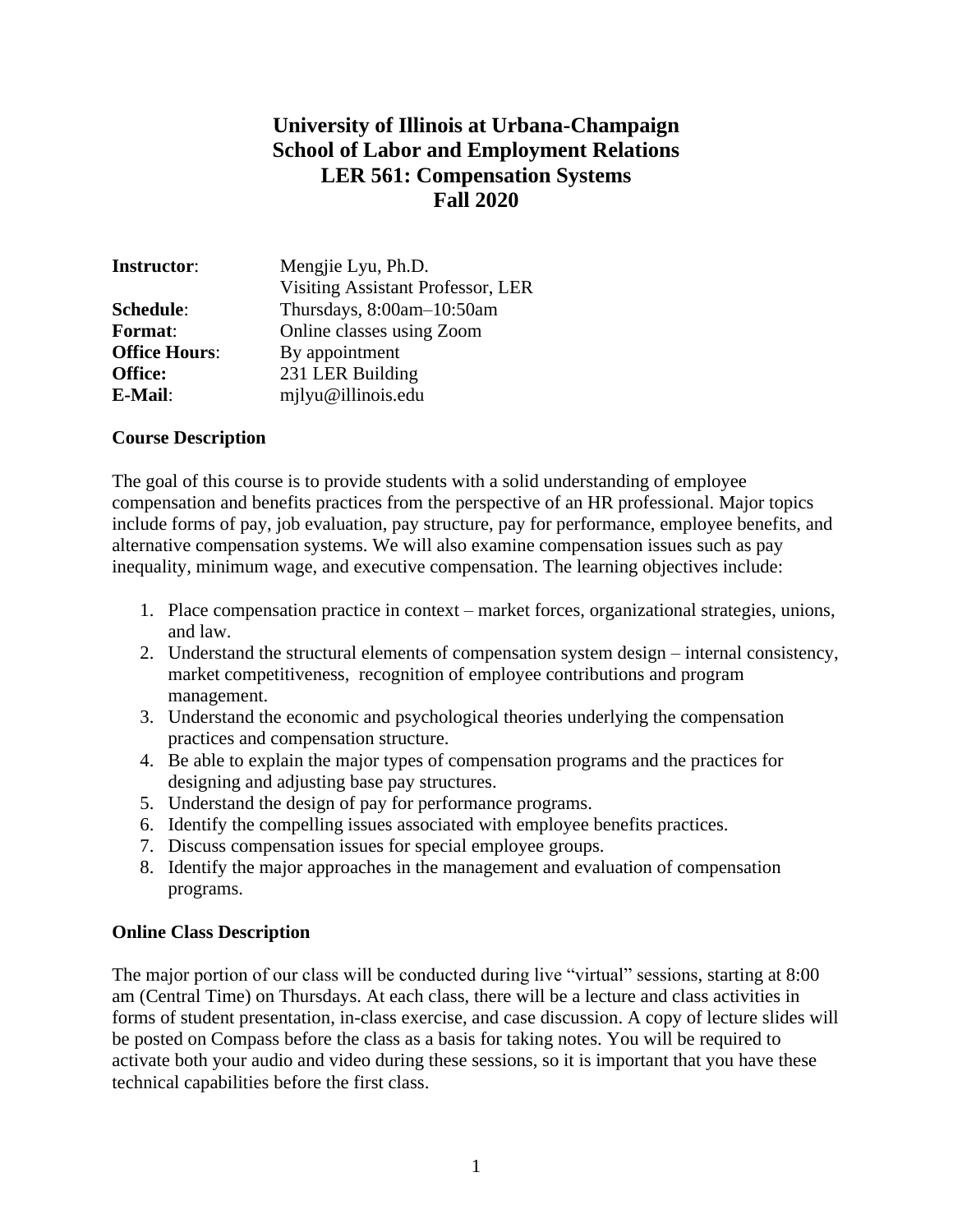We will be using Zoom for the virtual portion of our weekly class meetings. The meeting links will be posted on the course website [\(https://compass2g.illinois.edu\)](https://compass2g.illinois.edu/). Refer to the Zoom guide [\(https://answers.uillinois.edu/illinois/page.php?id=99188\)](https://answers.uillinois.edu/illinois/page.php?id=99188) if you need assistance or have questions on Zoom. If you anticipate having any connectivity issues (access to internet, etc.), please contact me and I will work with you to make sure you can access the key course contents.

## **Required Textbook and Readings**

- Martocchio, J. J. *Strategic Compensation: A Human Resource Management Approach*  (9<sup>th</sup> or 10<sup>th</sup> edition). Upper Saddle River, NJ: Prentice Hall.
- Case readings are available for purchase on the Harvard Business Publishing website.
- Supplemental readings, in-class exercise material, lecture notes, and useful resources will be posted on Compass 2g. Please check regularly for updates.

## **Course Evaluation and Grading Scale**

| Midterm Exam                                    | 30%  |
|-------------------------------------------------|------|
| Group Project Report and Presentation           | 30%  |
| In-class Exercises and Discussions              | 15%  |
| <b>Weekly Review Questions</b>                  | 10%  |
| Individual Presentation on a Compensation Issue | 10%  |
| <b>Class Participation</b>                      | 5%   |
|                                                 |      |
| <b>Total</b>                                    | 100% |

# **Calculation of Course Grades**

| Grade          | <b>Points</b> |
|----------------|---------------|
| A              | 96-100%       |
| $A -$          | 92-95.9%      |
| $B+$           | 88-91.9%      |
| B              | 84-87.9%      |
| $B-$           | 80-83.9%      |
| $C_{\pm}$      | 77-79.9%      |
| $\overline{C}$ | 73-76.9%      |
| $C-$           | 70-72.9%      |
| $D+$           | 67-69.9%      |
| D              | 63-66.9%      |
| D-             | 60-62.9%      |
| F              | $< 60\%$      |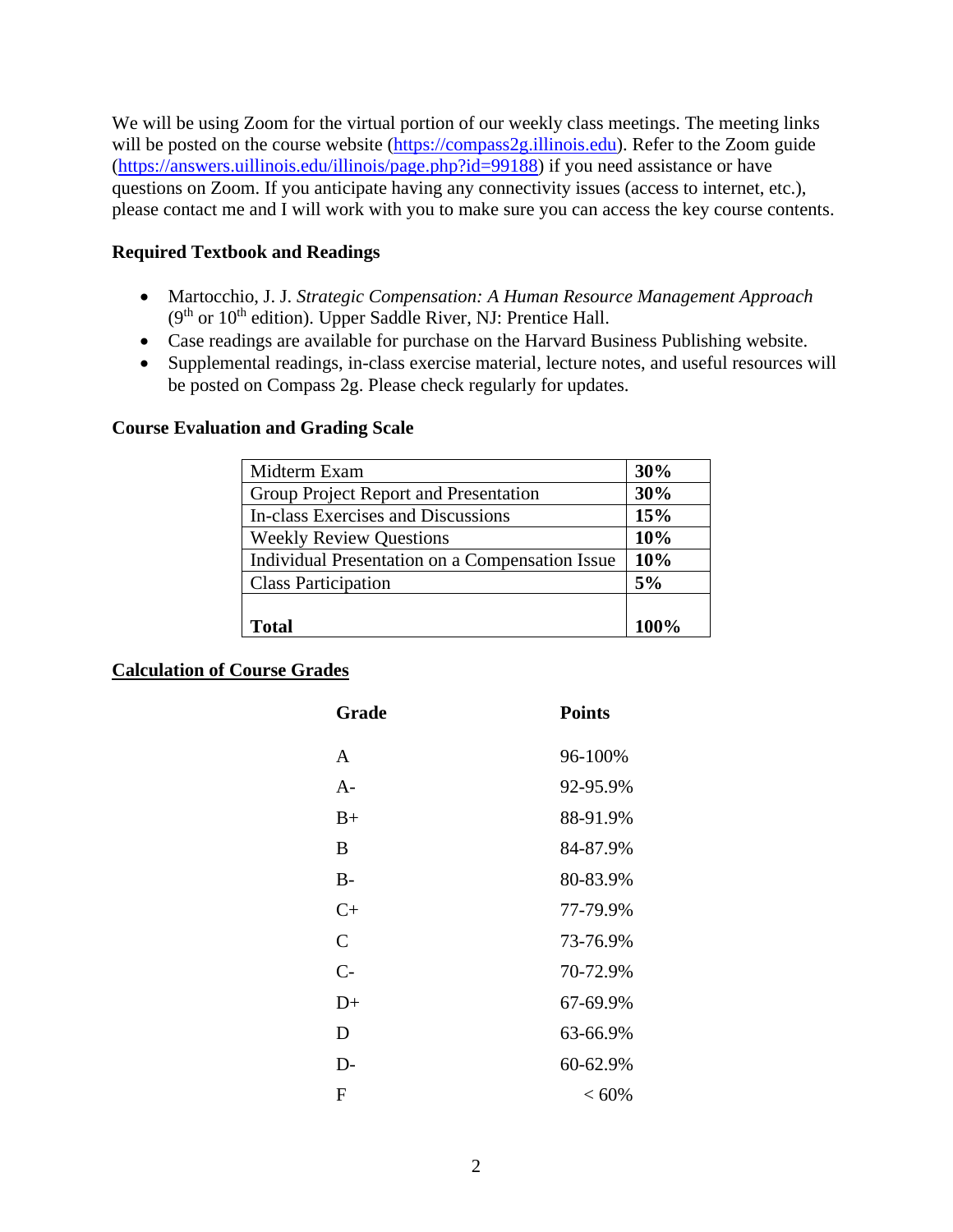# **Midterm Exam (30%)**

A midterm exam will take place on October 15 (Week 8) during the class-time and it will be administered on the course Compass page. The major purpose of the exam is to ensure your mastery of important concepts, principles, and theories in this course. The exam questions will cover assigned reading, lectures, and in-class exercises and discussions.

#### **Compensation Group Project:** *Building A Strategic Compensation System* **(30%)**

An experiential project is designed to provide you with an opportunity to integrate and apply knowledge that you will learn in this course. Teams of 3 or 4 class members will be established to complete this project. Each team will serve as compensation experts who have been hired by a company of your choice to develop an integrated compensation plan for one of its departments/teams from beginning to end. A group written report (20%) and a group presentation (10%) will be the major outcomes of the project. The report is due by 5pm on 12/10. The presentation is scheduled in Week 15 (12/3). A detailed instruction including the specific requirements, report structure, and grading rubric will be provided in class.

The group project requires continuous commitment of every group member. Each part of the project builds uniquely on your answers to prior parts of the project. In-class group project working time will be provided when possible. The grade for the written report will be a group grade, but peer evaluation will be used so that each group member does not necessarily receive the same grade.

#### **In-class Exercises and Discussions (15%)**

In each class, there will be an in-class exercise and/or a case discussion. Groups of 2 or 3 class members will be established to work together in each activity. You will submit the responses through Compass and may make a presentation to the class. Some in-class exercises require after-class time to complete, and will be assigned as homework and the due dates will be announced in class.

#### **Weekly Review Questions (10%)**

Several questions on the assigned readings will be posted as a short quiz every week on the course Compass page. The quizzes are due at the start of the class.

#### **Individual Presentation of a Compensation Issue (10%)**

Starting from Week 3, each week 3 or 4 students will give an individual presentation that covers a compensation issue. The issue could come from a particular news story or research article you read about compensation. You can also share your findings based on your own experiences and observations. You will briefly present the news/research (no more than 5 minutes) and then lead class discussion based on two questions.

We will have a discussion board on the course Compass page as a supplemental communication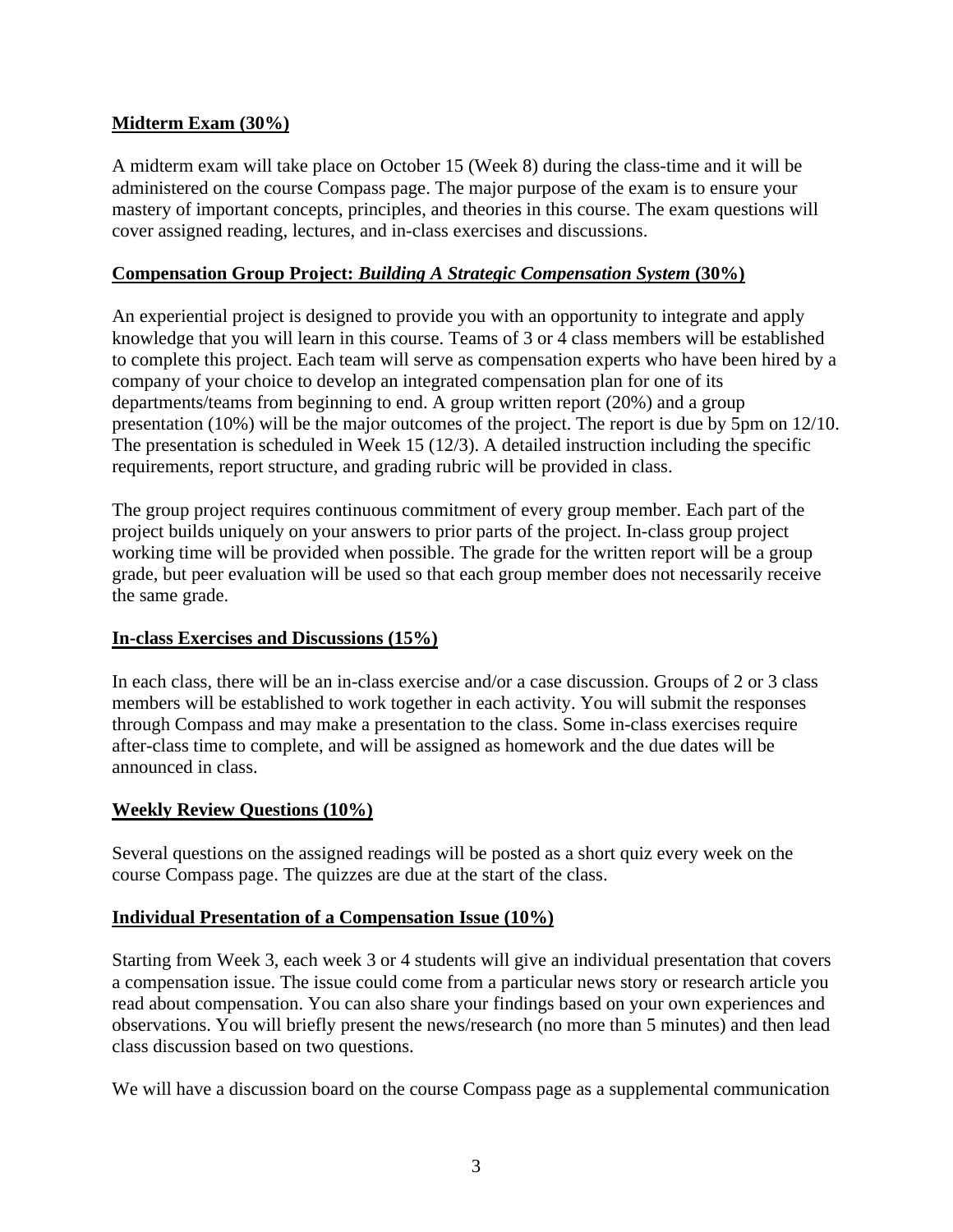method to collect news/research summaries, comments, and questions. Please post a short summary of the news/research and the links of the news/research articles on the discussion board by 12pm on the Tuesday of your assigned week. Grades will be given based on the summary posted (2%), the presentation (5%), and the class discussion lead after the presentation (3%).

# **Class Participation (5%)**

You are expected to be actively participating in all class discussion and group activities. 5% of the total points will be awarded for your regular attendance and general class participation including answering and asking questions in class, facilitating the group activities, speaking as the representative of the discussion group, and posting your comments on the discussion board. Zoom poll questions will also be given to check and record your attendance.

|                  | <b>Topics and Class Activity</b>                                                                                                                                                                                                                      | <b>Text</b>                                                           |
|------------------|-------------------------------------------------------------------------------------------------------------------------------------------------------------------------------------------------------------------------------------------------------|-----------------------------------------------------------------------|
|                  | (Supplemental readings will be posted on Compass)                                                                                                                                                                                                     |                                                                       |
| Week 1<br>(8/27) | <b>Course Overview, Introduction to Strategic Compensation</b>                                                                                                                                                                                        | <b>Chapter 1</b>                                                      |
|                  | <b>Class Activity:</b> Compensation Decisions in a Difficult Time                                                                                                                                                                                     |                                                                       |
| Week 2<br>(9/3)  | <b>Theory and Contextual Influences on Compensation</b><br><b>Practice</b>                                                                                                                                                                            | <b>Chapter 2</b>                                                      |
|                  | <b>Class Activity:</b> Impact of Employment Legislation on<br>Compensation                                                                                                                                                                            |                                                                       |
| Week 3<br>(9/10) | <b>Building Internally Consistent Compensation Systems:</b><br><b>Internal Consistency and Job Analysis</b><br>Case: Case, J. (2001). When Salaries Aren't Secret. Harvard<br>Business Review. https://hbr.org/2001/05/when-salaries-arent-<br>secret | <b>Chapter 6</b><br>(Internal<br>Consistency,<br><b>Job Analysis)</b> |
|                  | <b>Class Activity: Job Analysis</b>                                                                                                                                                                                                                   |                                                                       |
| Week 4<br>(9/17) | <b>Building Internally Consistent Compensation Systems:</b><br><b>Internal Consistency and Job evaluation</b><br><b>Case:</b> The \$70K CEO at Gravity Payments. Harvard Business<br>School Case #9-816-010                                           | <b>Chapter 6</b><br>(Job Evaluation<br>and<br><b>Techniques</b> )     |
|                  | <b>Class Activity: Job Evaluation</b>                                                                                                                                                                                                                 |                                                                       |
| Week 5<br>(9/24) | <b>Building Market-Competitive Compensation Systems: Pay</b><br><b>Policies and Compensation Survey</b>                                                                                                                                               | <b>Chapter 7</b>                                                      |
|                  | Case: Equity on Demand: The Netflix Approach to<br>Compensation. Harvard Business School Case #CG19-PDF-                                                                                                                                              |                                                                       |

# **Course Schedule**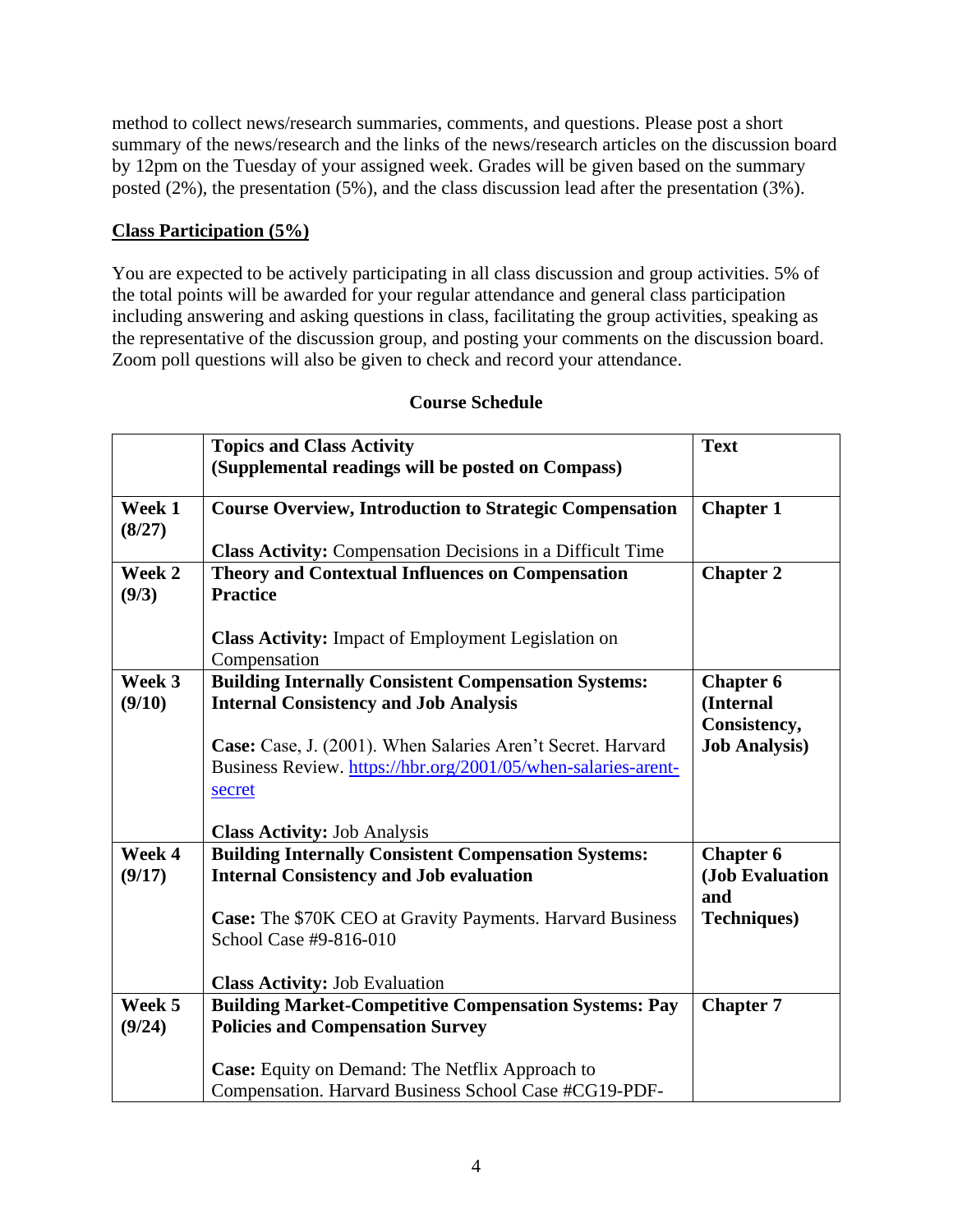|         | <b>ENG</b>                                                                                                   |                                     |
|---------|--------------------------------------------------------------------------------------------------------------|-------------------------------------|
|         |                                                                                                              |                                     |
|         | <b>Class Activity:</b> Explore Market Compensation Survey Data                                               |                                     |
| Week 6  | <b>Building Market-Competitive Compensation Systems:</b>                                                     | <b>Chapter 8</b>                    |
| (10/1)  | <b>From Compensation Survey to Pay structure</b>                                                             | (Constructing a                     |
|         |                                                                                                              | Pay Structure)                      |
| Week 7  | <b>Class Activity: Build a Pay Structure</b>                                                                 |                                     |
| (10/8)  | <b>Traditional Bases for Pay: Seniority Pay, Merit Pay,</b><br><b>Performance Evaluation</b>                 | Chapter 3,<br><b>Chapter 8</b>      |
|         |                                                                                                              | (Designing                          |
|         | Case: Performance Management at Vitality Health                                                              | <b>Merit Pay</b>                    |
|         | Enterprises, Inc. Harvard Business School Case #9-913-501                                                    | Systems)                            |
|         |                                                                                                              |                                     |
|         | <b>Class Activity: Decide Merit Increases</b>                                                                |                                     |
| Week 8  | <b>Midterm Exam</b>                                                                                          |                                     |
| (10/15) |                                                                                                              |                                     |
|         |                                                                                                              |                                     |
| Week 9  | <b>Building Pay Structures that Recognize Employee</b>                                                       | <b>Chapter 4</b>                    |
| (10/22) | <b>Contributions: Incentive Plans</b>                                                                        |                                     |
|         |                                                                                                              |                                     |
|         | <b>Case:</b> Marshall & Gordon: Designing an Effective                                                       |                                     |
|         | Compensation System (A) Harvard Business School Case #9-                                                     |                                     |
| Week 10 | 411-038                                                                                                      |                                     |
|         | <b>Compensation of Special Groups</b>                                                                        | <b>Chapters 8</b>                   |
| (10/29) |                                                                                                              | (Designing<br>Sales Incentive),     |
|         | <b>Case:</b> Sales Misconduct at Wells Fargo Community Bank.<br>Harvard Business School Case #118009-PDF-ENG | <b>Chapter 11-13</b>                |
| Week 11 | <b>Employee Benefits</b>                                                                                     | Chapter 9,                          |
| (11/5)  |                                                                                                              | <b>Chapter 10</b>                   |
|         | <b>Class Activity: Plan Your Retirement</b>                                                                  |                                     |
|         |                                                                                                              |                                     |
|         |                                                                                                              |                                     |
| Week 12 | <b>Pay Structure Variations and Compensation Management</b>                                                  | Chapter 5,                          |
| (11/12) |                                                                                                              | <b>Chapter 8</b>                    |
|         | <b>Class Activity: Compensation Management Exercise</b>                                                      | (Designing<br><b>Person-Focused</b> |
|         |                                                                                                              |                                     |
|         |                                                                                                              | Pay, Pay<br><b>Structure</b>        |
|         |                                                                                                              | Variations)                         |
| Week 13 | <b>Course Review and Group Meetings</b>                                                                      |                                     |
| (11/19) |                                                                                                              |                                     |
|         |                                                                                                              |                                     |
| Week 14 | <b>Fall Break, No Class</b>                                                                                  |                                     |
| (11/26) |                                                                                                              |                                     |
|         |                                                                                                              |                                     |
| Week 15 | <b>Group Presentation</b>                                                                                    |                                     |
| (12/3)  |                                                                                                              |                                     |